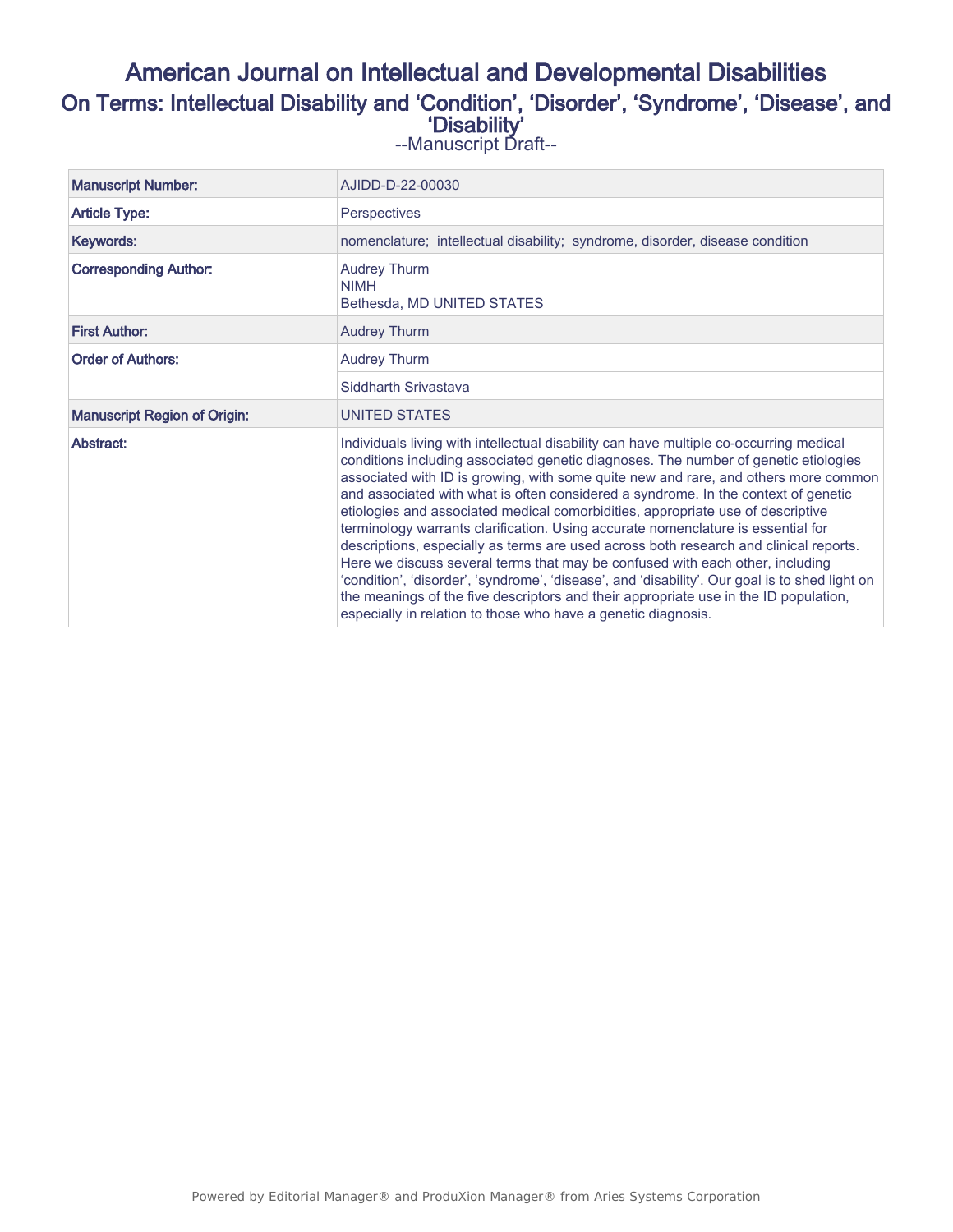主

## Abstract

Individuals living with intellectual disability can have multiple co-occurring medical conditions including associated genetic diagnoses. The number of genetic etiologies associated with ID is growing, with some quite new and rare, and others more common and associated with what is often considered a syndrome. In the context of genetic etiologies and associated medical comorbidities, appropriate use of descriptive terminology warrants clarification. Using accurate nomenclature is essential for descriptions, especially as terms are used across both research and clinical reports. Here we discuss several terms that may be confused with each other, including 'condition', 'disorder', 'syndrome', 'disease', and 'disability'. Our goal is to shed light on the meanings of the five descriptors and their appropriate use in the ID population, especially in relation to those who have a genetic diagnosis.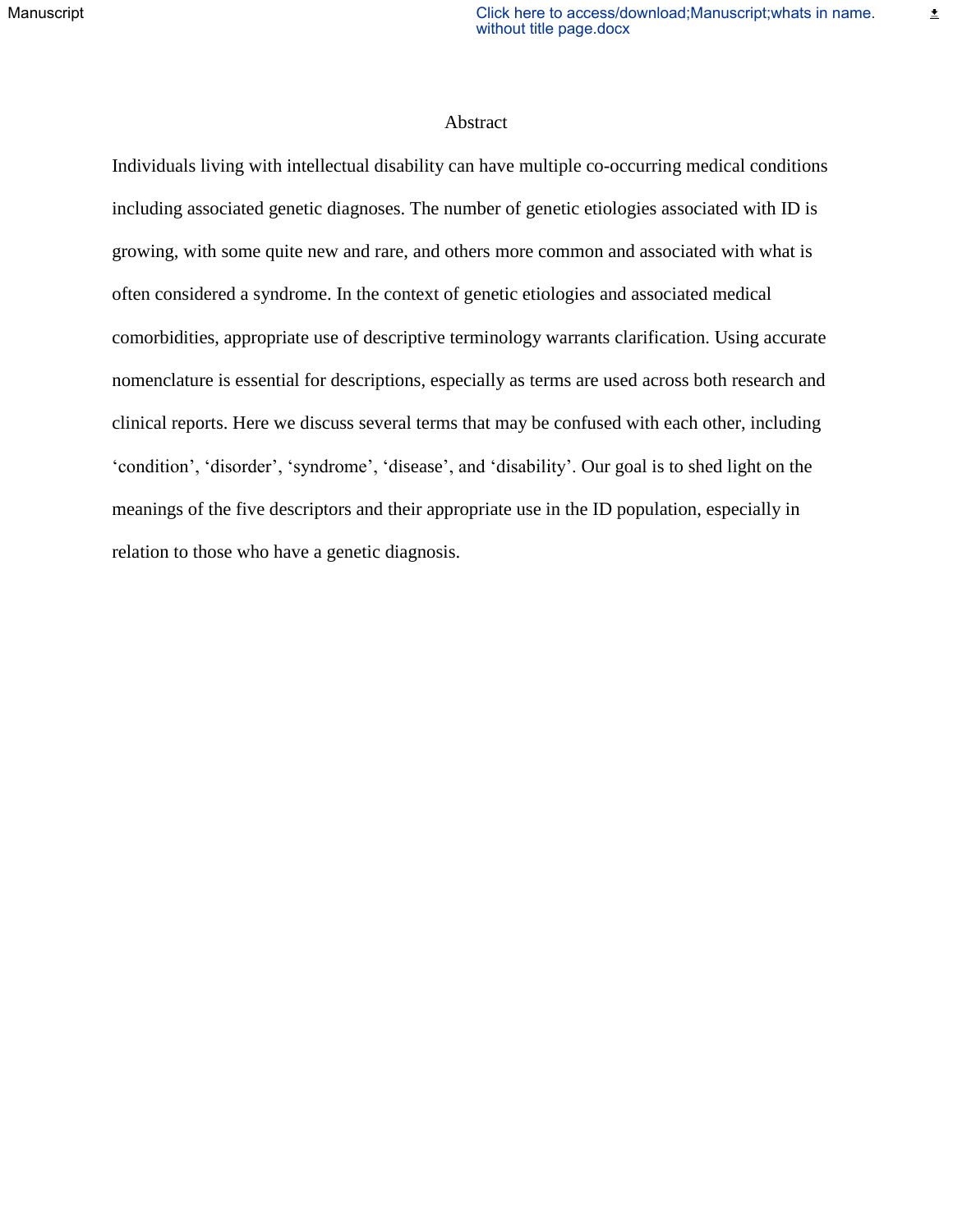On Terms: What's in a Name? Intellectual Disability and

'Condition', 'Disorder', 'Syndrome', 'Disease', and 'Disability'

The field of intellectual and developmental disabilities (IDD) is at an important and exciting juncture: increasing numbers of individuals diagnosed with intellectual disability (ID) are receiving a genetic diagnosis (Stefanski et al., 2021; Vissers, Gilissen, & Veltman, 2015), representing a much-needed step toward the oft-stated goal of precision medicine for health and mental health conditions for each and every individual. Specifically, associations of neurodevelopmental disorders such as ID with distinct genetic causes allow for genome-first approaches to understanding prognosis and more importantly, potential treatments, for specific subgroups of individuals (Arnett, Wang, Eichler, & Bernier, 2021). Precision medicine, however, requires precise clinical terminology, and a pervasive challenge in the ID community is appropriate use of four key medical terms – 'condition', 'disorder', 'syndrome', and 'disease' as well as the legal term 'disability'.

Individuals with ID can face a complex set of symptoms and challenges (developmental, behavioral, psychiatric, neurological, systemic, genetic, social, and educational), often described with variable and interchangeable use of the five terms. For example, an individual with ID may also have a diagnosis of attention deficit hyperactivity disorder (ADHD), which manifests with impulsive outbursts and increased distractibility; anxiety leading to irritability and perseveration; epilepsy requiring anti-seizure drugs; poor growth necessitating a G-tube; an underlying chromosomal copy number variant; and an assortment of educational accommodations and curriculum modifications needed to optimize learning at school by supporting the child's ability to access the curriculum. In fact, most children with ID will have one or more such co-occurring health and behavior support problems. For some, they may occur at different points in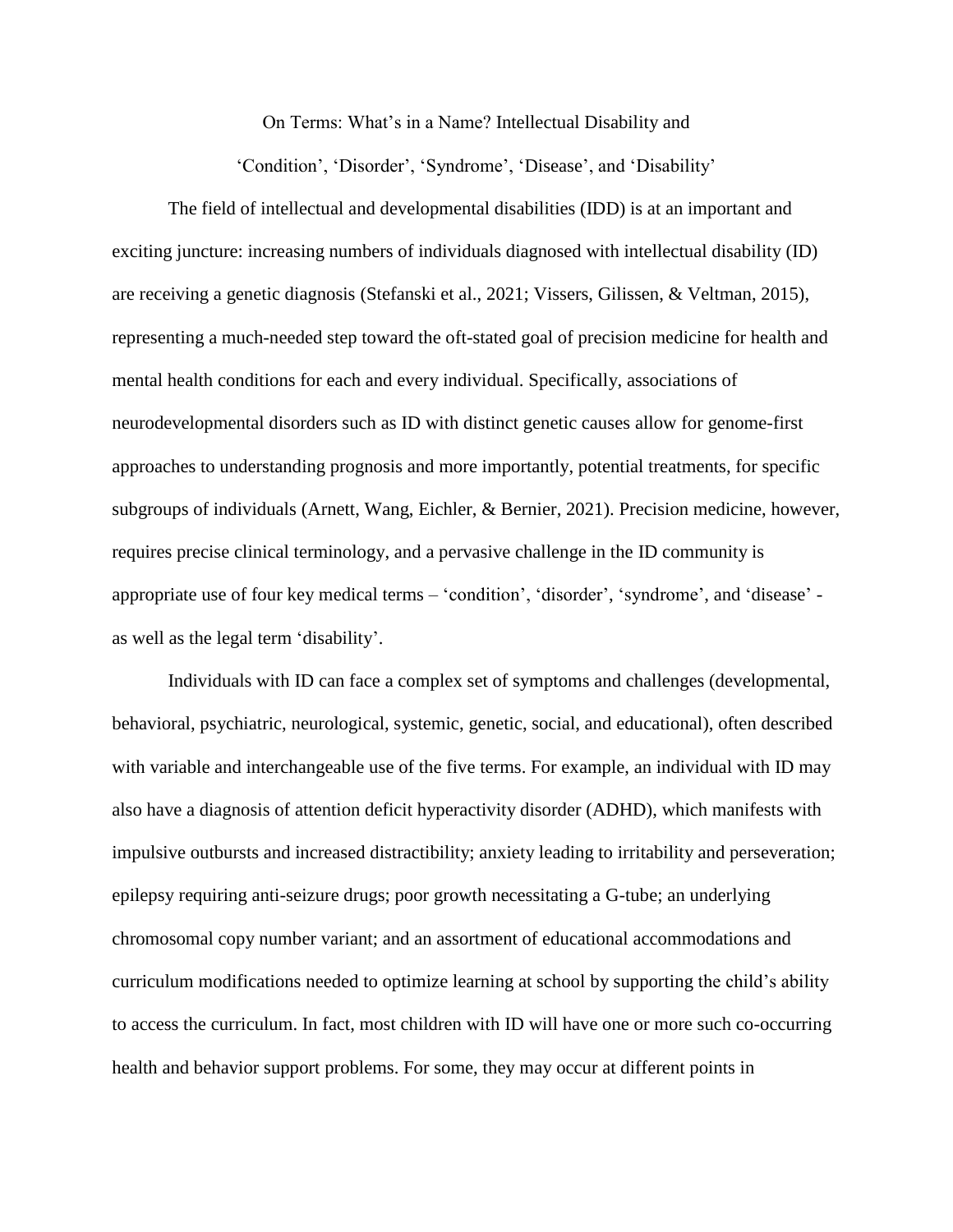development; for others, several issues may go together and relate to an underlying etiology (including a genetic condition). For many providers, it is not inherently clear which of the descriptions represent diseases vs. disorders vs. syndromes vs. conditions vs. disabilities, even though these terms have distinct meanings and applications. Accurate nomenclature is essential for the ID population, because it impacts our understanding of both the research literature and an individual's clinical condition.

Our goal is to shed light on the meanings of the five descriptors and their appropriate use in the ID population, especially in relation to those who have a genetic diagnosis. We incorporate a family perspective starting with the question of how does a genetic diagnosis fit with the family's understanding of their affected child's neurodevelopmental concerns? As Figure 1 illustrates, families encounter multiple ways their child receives classifications and diagnoses, often separately, in disparate systems, including the educational system and the medical system. It is worthwhile to note that our use of the term ID itself reflects the definition of both the Diagnostic and Statistical Manual of Mental Disorders (DSM-5) and the American Association on Intellectual and Developmental Disabilities, and is interchangeable with the International Classification of Disease (ICD-11) term, Disorder of Intellectual Development (Schalock, Luckasson, & Tasse, 2021). While we refer the readers elsewhere for a review of issues facing the field of IDD generally (Schalock, Luckasson, & Tassé, 2021), here we focus on describing ID with respect to how it presents in the context of other factors (Table 1) which warrant appropriate use of terminology.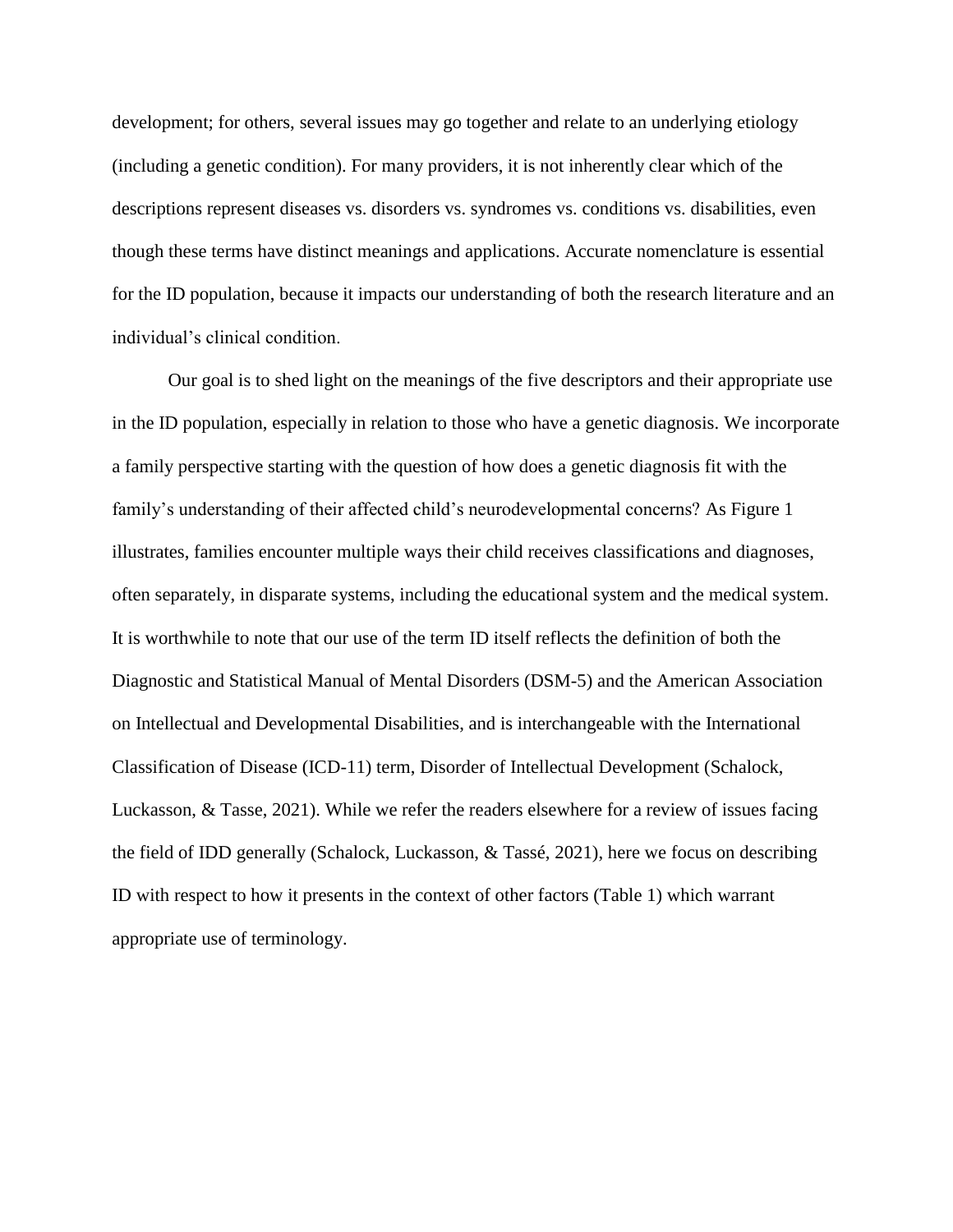## **Terms & Definitions**

## **Condition**

Of the terms, condition is the vaguest. A condition is defined as a "state of health" (Network), and this state of health can be considered normal/healthy, or it can be considered to reflect illness/pathology. Thus, pregnancy in an individual with (or without) ID can be considered a condition. In addition, specific disorders, diseases, syndromes, or disabilities (defined below) in an individual with ID can also be considered conditions; in this case, the term condition is sometimes considered a less stigmatizing term than the other ones used here (disorder, disease, syndrome, and disability). We included the term condition because one may argue that a child with a genetic abnormality in one of the hundreds of genes that been associated with ID (Vissers et al., 2015) has a condition associated with this gene, but the condition may not (yet) meet criteria for a syndrome, disorder, or disease.

#### **Disorder**

Disorder may be the simplest term to define and operationalize. Nasrallah (2009) defines disorder as "irregularity, disturbance, or interruption of normal functions" (p. 14). In other words, a disorder is a condition which involves disruption to a person's functioning. Usually, there is not associated structural change in the body (in contrast to the term disease, defined below). Disorders may or may not be associated with various specific signs and symptoms. The disruption can affect physical and/or mental function domains. For mental disorders specifically, the DSM-5 definition characterizes them as a "…clinically significant disturbance in an individual's cognition, emotion regulation, or behavior that reflects a dysfunction in the psychological, biological, or developmental processes underlying the mental functioning" (American Psychiatric Association, 2013, p. 20).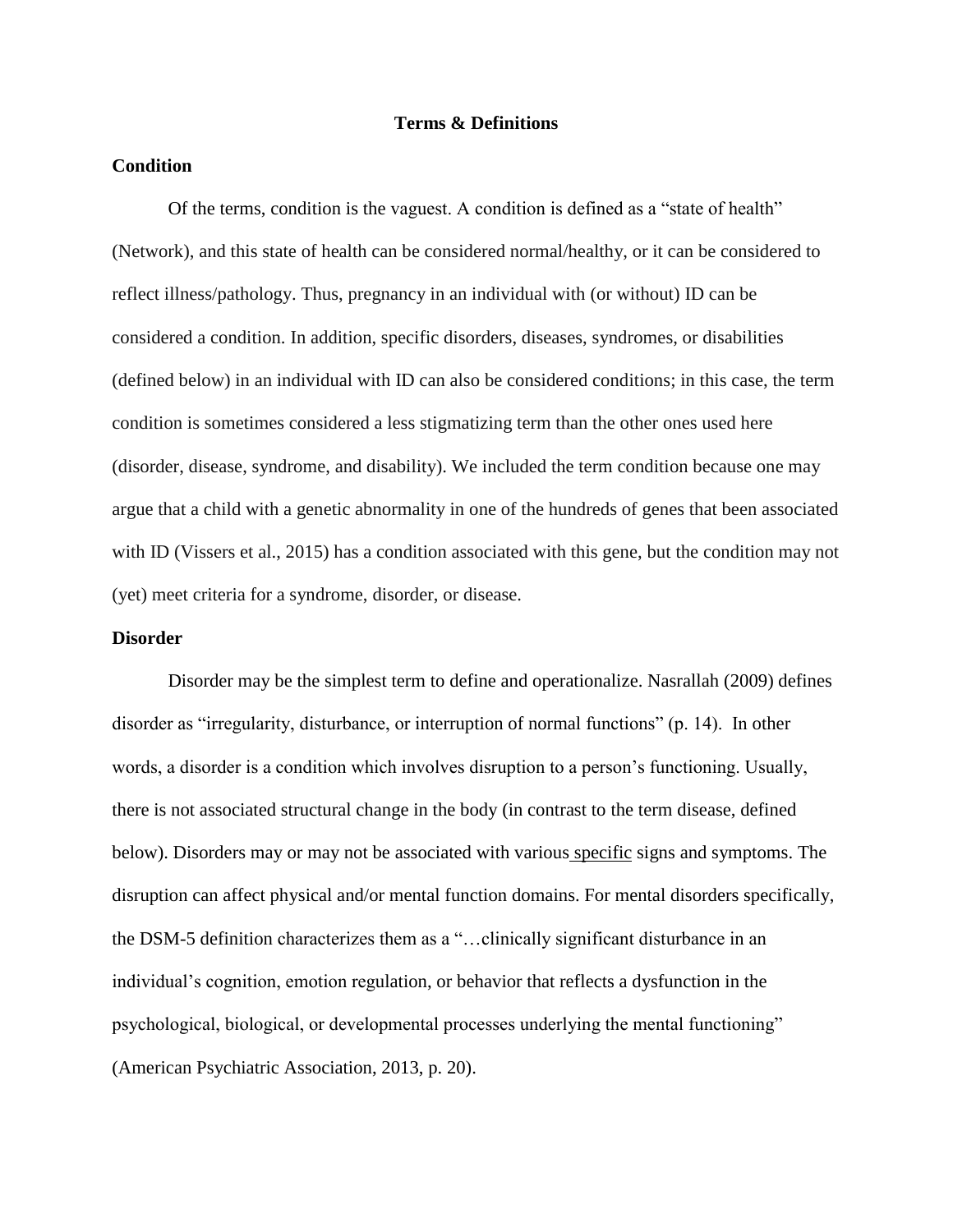There are several examples of disorders in the fields of Neurodevelopmental Disability (NDD) and psychiatry. ID itself is considered a disorder (Intellectual Developmental Disorder; American Psychiatric Association, 2013), as it is defined as a functional impairment in cognitive abilities and not by the presence of any structural changes in the brain. An individual with ID can have other co-occurring NDDs, such as autism spectrum disorder (ASD) and a superimposed communication disorder. In the field of psychiatry, the DSM-5 utilizes this term in its title (American Psychiatric Association, 2013) and includes several different disorders throughout the manual, such as bipolar disorder and obsessive-compulsive disorder (OCD). Just as an individual with ID can have ASD, an individual with ID can have bipolar disorder or OCD. Similarly, the ICD-11 aligns with the DSM-5 in its use of disorders in F codes on mental, behavioral and neurodevelopmental disorders (World Health Organization, 2019).

## **Syndrome**

Of the five terms discussed, syndrome may be the most relevant to conditions related to ID, but also possibly so broad that interpretations seem to vary quite a bit. Nasrallah (2009) includes that a syndrome is based on "a number of symptoms occurring together…" (p.14), and more specifically, it has also been defined as "a recognizable complex of symptoms and physical findings which indicate a specific condition for which a direct cause is not necessarily understood." (Calvo, Karras, Phillips, Kimball, & Wolf, 2003, p. 802). Syndromes can be nongenetic or genetic. For example, congenital zika syndrome (in an individual with ID or otherwise) is considered a syndrome, because it represents a constellation of characteristics signs and symptoms (exposure to zika virus in utero, characteristic microcephaly, and neonatal hypertonia, among others); moreover, the pathophysiology in relation neurological dysfunction is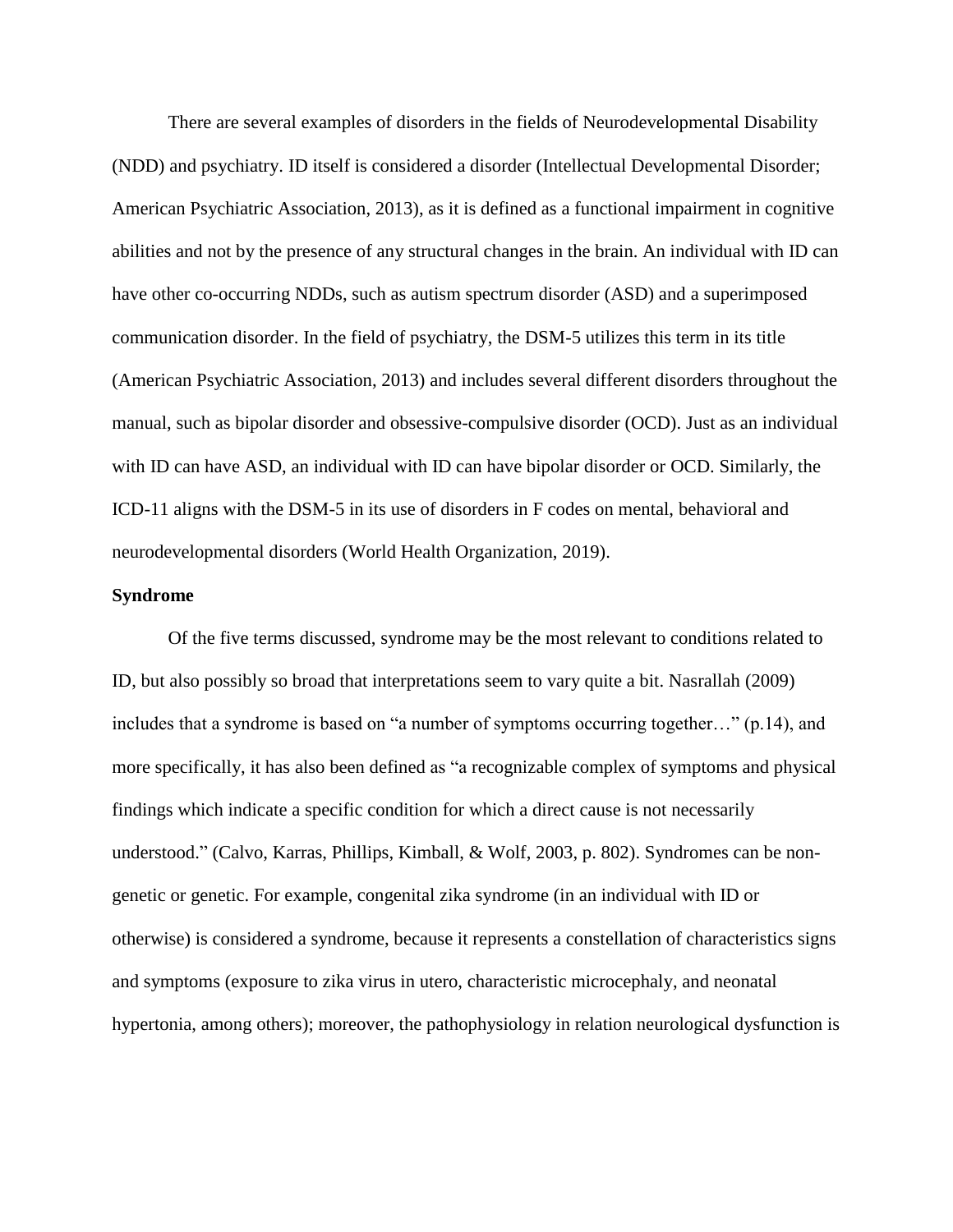not well understood. Down syndrome (DS) and fragile X syndrome (FXS) are but two examples from among the thousands of genetic syndromes that can occur in an individual with ID.

In the context of specific genetic syndromes, the set of symptoms occurring together can be phenotypic or molecular, which is the subject of active controversy in the NDD field. There is debate about whether genetic syndromes should be identified and labeled based on their symptom or 'syndromic' phenotypic presentation (including dysmorphology as well as behavioral and medical phenotypes), or whether genetic syndromes should be characterized and therefore named based on their molecular/etiological underpinnings. A large part of the complexity comes from genetics-first approaches in the field (Simons VIP Consortium, 2012), reflecting emphasis on studying and considering syndromes based on their genetic association, rather than phenotypic expression. Although it may be relatively straightforward to label and define genetic syndromes by the gene(s) involved, this may not be the most helpful in terms of understanding the condition based on the primacy of its phenotypic expression(s) (Rasmussen  $\&$ Hamosh, 2020).

A historical but important note here is that many relatively more prevalent genetic syndromes associated with ID were actually identified and known for a long time prior to the identification of the gene(s) involved. These include DS (Patterson & Costa, 2005), FXS (Reches, 2019), Rett Syndrome (RTT) (Percy, 2014), Cornelia de Lange Syndrome (CdLS) (De Lange, 1933), and velocardiofacial syndrome (VCFS) (Shprintzen, Goldberg, Young, & Wolford, 1981). The examples are important because they include several different types of genetic abnormalities, including chromosomal alterations (DS, VCFS) and single gene variants (FXS, RTT, CdLS, VCFS). RTT (Srivastava et al., 2018) and CdLS (Kline et al., 2018) are associated with variants in multiple genes. VCFS is quite heterogeneous in phenotypic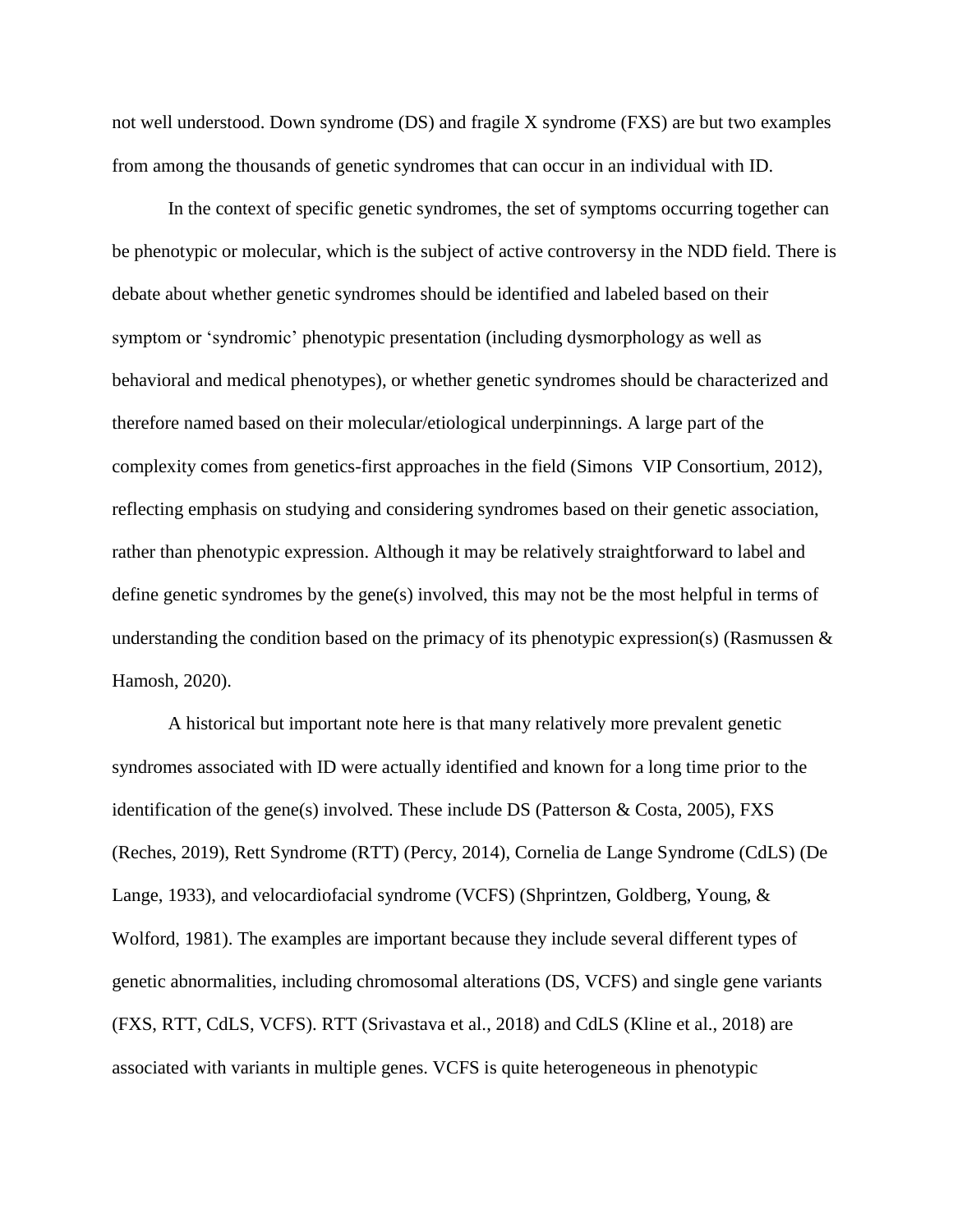expression, as well as varied in size of chromosomal deletion that may be present (Morrow, McDonald-McGinn, Emanuel, Vermeesch, & Scambler, 2018). While there are many more complex variations on such genotype-phenotype relationships (see Biesecker et al., 2021 for a more more nuanced discussion of this topic), the important point here is that the term syndrome may be a moving target and not all genetic variants (especially when they are first identified and associated with a phenotype) are automatically recognized as a syndrome.

## **Disease**

A disease is a condition which not only disrupts an individual's functioning, but also causes structural changes in the body. Diseases are usually associated with a set of characteristic signs/symptoms. Accordingly, in the ICD-11, the section defining ID and other NDDs is titled with the word 'disorder', while the other sections of the ICD-11 are titled with the prefix 'diseases' (e.g., diseases of the circulatory system, diseases of the respiratory system, and diseases of the nervous system), presumably reflecting that these are associated with structural changes in organ systems. One example of a disease affecting the nervous system is Alzheimer's disease. Alzheimer's disease leads to disrupted cognitive and memory functioning, volume loss in the brain evident on neuroimaging, and characteristic symptoms like memory loss, confusion, language difficulties, and shortened attention span. An individual with ID (a disorder) can have Alzheimer's disease (a disease).

In a disease, pathophysiological cause is presumed to be known, at least for the majority of cases, and this is underscored in the general medical literature (Calvo et al., 2003). While there are certainly known diseases that involve psychiatric symptoms and changes in mental status (e.g. Alzheimer's Disease, Huntington's Disease), mental disorders in the DSM-5 appropriately fall under disorders and not diseases, because even if causation appears to be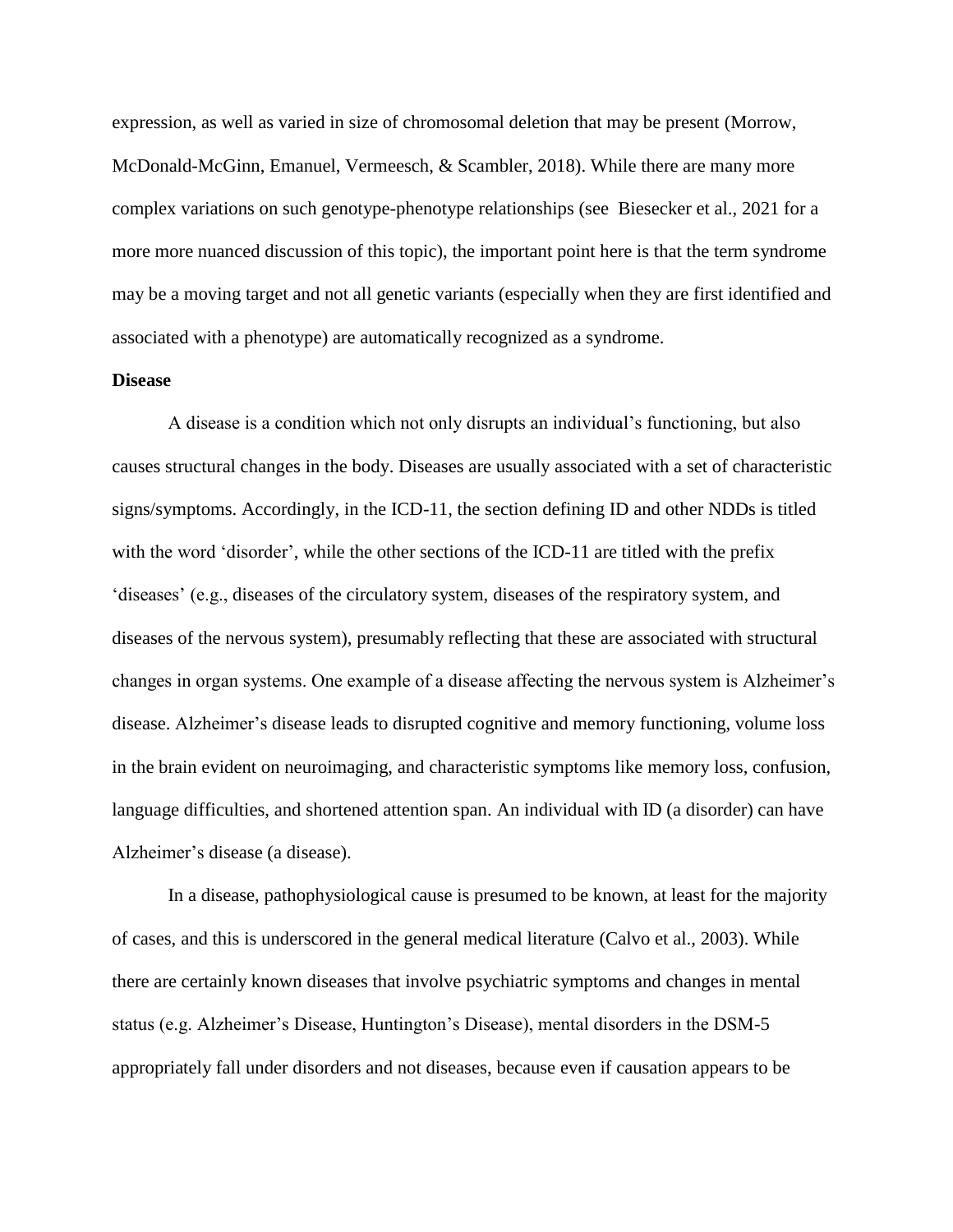known for subgroups of those with the disorder (as is the case for some cases of ID; e.g. ID associated with meningitis, Batten Disease), there is not a known cause for the mental disorder itself.

## **Disability**

While arguably the formerly described terms (condition, disorder, syndrome, disease) may be considered under the umbrella of medical terms, the term disability is often used in a formal legal and also broader social context (see Linden, 2017 with respect to social context of use which is beyond our scope here). Specifically in many Western countries including the United States, there are laws regarding disability. According to the Americans with Disabilities Act, disability is defined as "a physical or mental impairment that substantially limits one or more major life activity." [https://adata.org/faq/what-definition-disability-under-ada.](https://adata.org/faq/what-definition-disability-under-ada)

What may be confusing about the term disability, then, is its use in the full label of 'intellectual disability'. In this instance, one may say that the term disability is being used more specifically to refer to impairment. However, it is important to keep the term's context of use clear, given its importance in legal and financial realms, as state-funded medical insurance programs and social security systems may require use of this term.

#### **Summary and Suggested Recommendations**

Given variations in existing nomenclature, how should professionals working with people with ID use these terms? We first argue that professionals do in fact need to be precise in their terminology, as the implications for what each term means with respect to what is known about the causes and potential for treatment clearly may have effects on how individuals and their families approach care and services. Our second recommendation includes the notion that in addition to precision, use of descriptions that provides a more complete picture of an individual's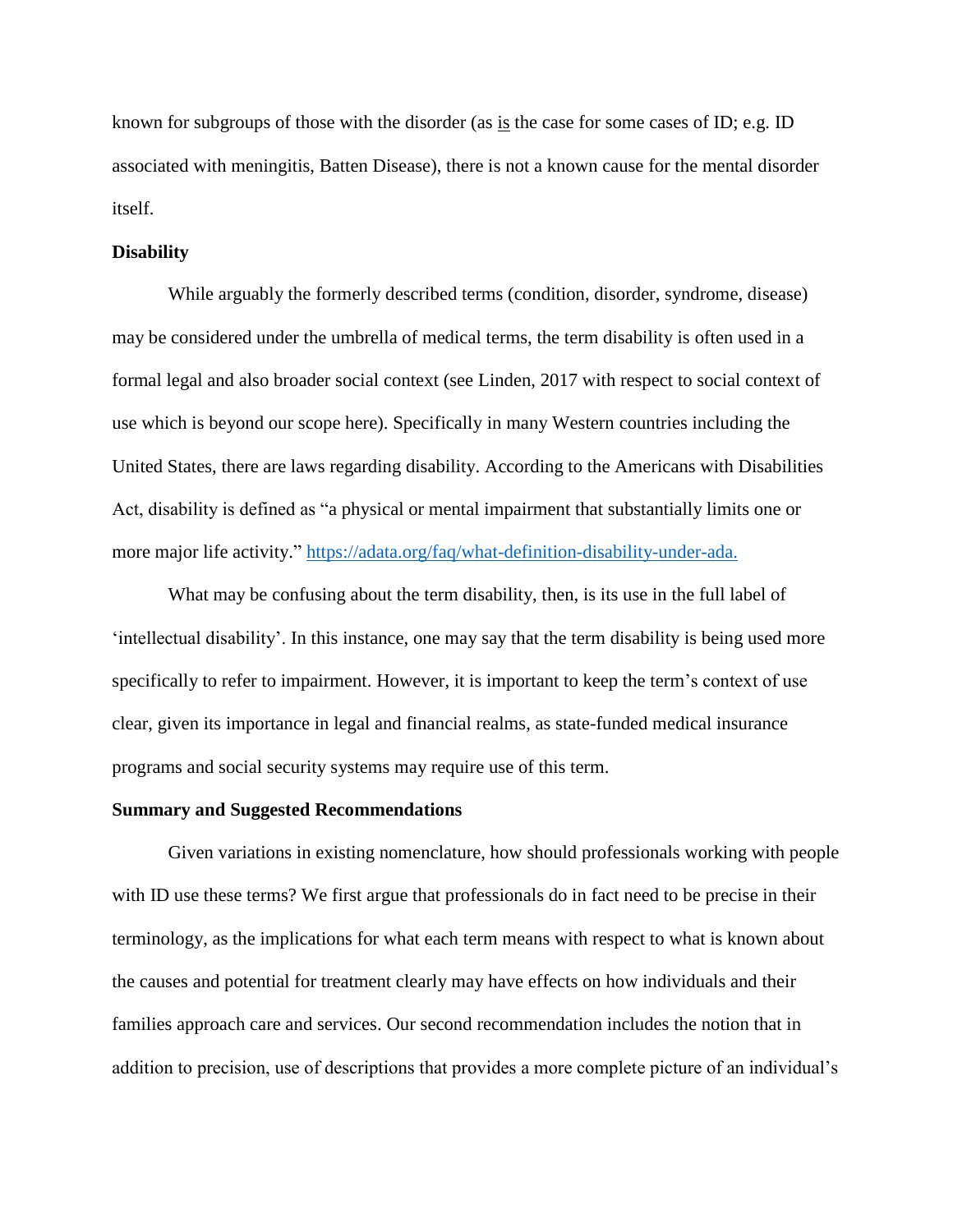profile will be most helpful. The DSM-5 provides suggestions for incorporating multiple diagnoses and specifiers to create a fuller description of an individual in its section on ASD, including to "record [that the] autism spectrum disorder [is] associated with (name of condition, disorder, or factor)" (American Psychiatric Association, 2013). The ID criteria do not outline the use of specifiers as clearly as is done for ASD, in which the criteria state that the ASD may be "associated with a known medical, or genetic condition or environmental factor" (p.32), adding that an additional code to identify the associated medical or genetic condition should be used when possible. However, the section on ID does state, "a genetic syndrome linked to intellectual disability should be noted as a concurrent diagnosis with the intellectual disability" (p.40).

In the DSM-5 it is assumed that individuals with ID who also have genetic diagnoses should have the genetic diagnoses identified and described in the context of the ID diagnosis. Thus, for clearly identifiable and recognizable syndromes, such as DS and FXS, that also have their own billing codes in the ICD (World Health Organization, 2019), it seems fairly clear that when reporting an ID diagnosis, both the ID and the syndrome should be reported together to help more fully describe the individual. What is less clear, however, is what to do when an individual has a pathogenic variant or variant of uncertain significance in a known disease gene or a gene not previously (or more recently) linked to human disease. This is in fact the case for the growing number of copy number variants, to some extent, and single gene variants, to a larger extent, that are increasingly being identified and eventually associated with ID among other NDDs (Mitchell, 2015; Vissers et al., 2015). This brings us back to the proposal to use a term and phrase such as "X has a variant in gene Y, and thus has a *genetic condition that may be associated with neurodevelopmental disorders*, which in this case includes intellectual disability." In our opinion, we think that condition is the appropriate term to use, given that the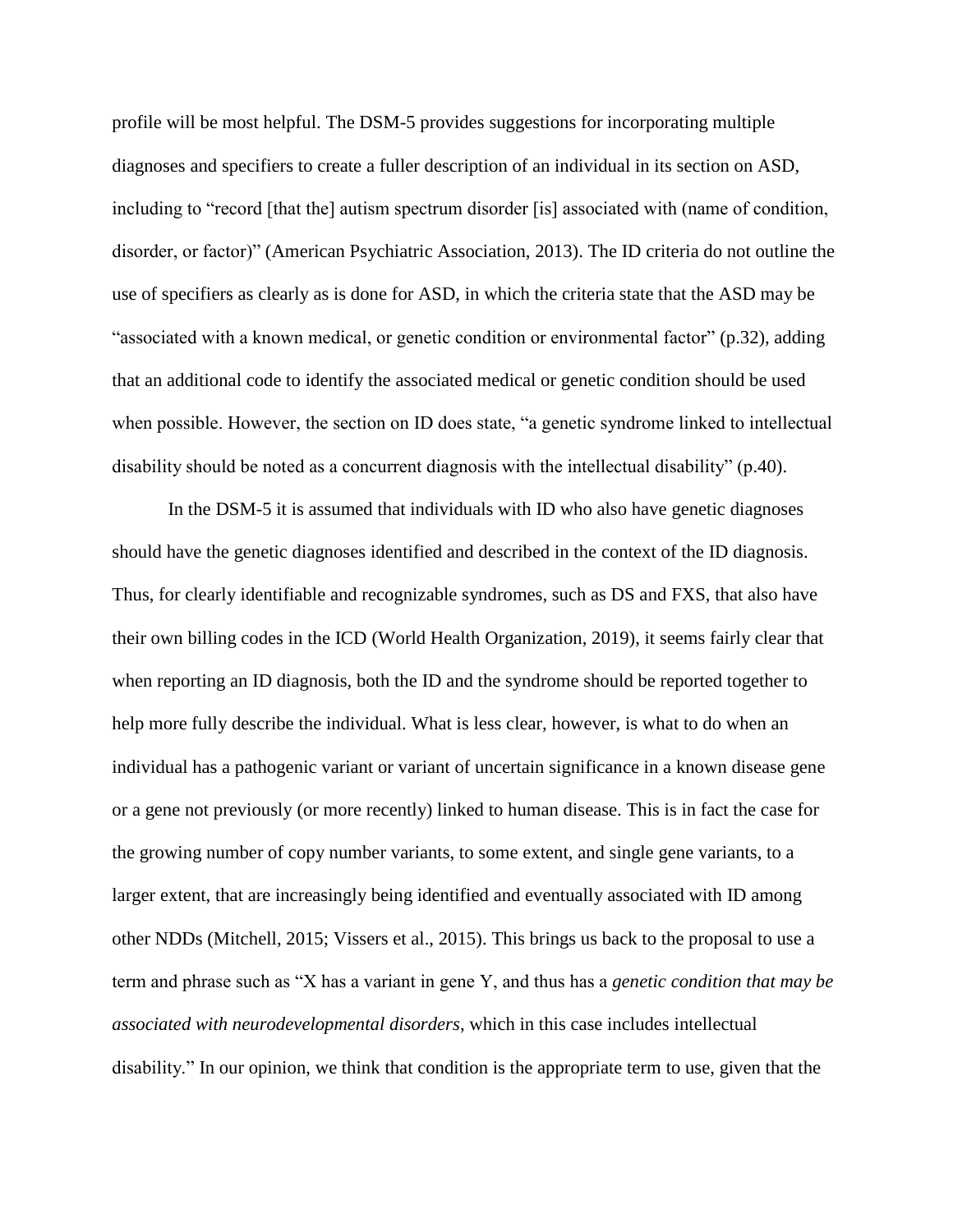identification of the genetic variant is clearly not a disease or disorder, and also may not (at least at that point) be considered a syndrome.

## **Conclusions**

In summary, our purpose was to delineate the terms that are of potential significance when characterizing and labeling the presentations of people with ID, both with or without identified genetic or other potentially etiologic conditions. It is important to describe an individual's condition as fully as possible, including primary (neurodevelopmental) diagnoses as well as diagnoses that may relate to the etiology of a neurodevelopmental disorder. To do so, we recommend use of the most appropriate diagnostic category, but this is not always clear, and is especially the case when a gene (and variant of that gene) first becomes associated with neurodevelopmental disorders. While some of these associations may move on to become syndromes, and even diseases, there needs to be terminology that the field agrees on to describe associations at any stage in the process of understanding the genotype-phenotype relationship.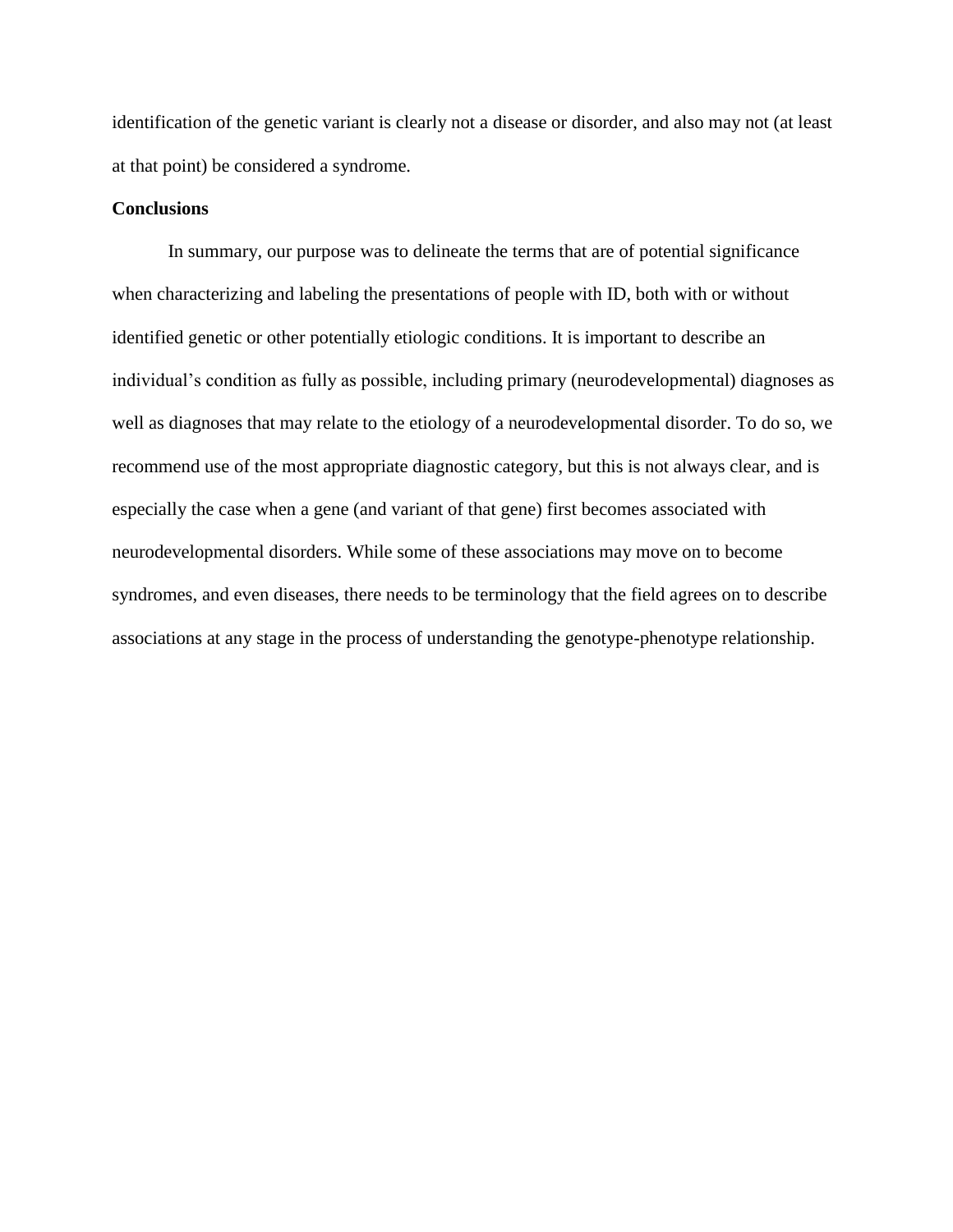#### References

- American Psychiatric Association. (2013). *Diagnostic and statistical manual of mental disorders (DSM-5®)*: American Psychiatric Pub.
- Arnett, A. B., Wang, T., Eichler, E. E., & Bernier, R. A. (2021). Reflections on the genetics-first approach to advancements in molecular genetic and neurobiological research on neurodevelopmental disorders. *J Neurodev Disord, 13*(1), 24. doi:10.1186/s11689-021- 09371-4
- Biesecker, L. G., Adam, M. P., Alkuraya, F. S., Amemiya, A. R., Bamshad, M. J., Beck, A. E., . . . Zarate, Y. A. (2021). A dyadic approach to the delineation of diagnostic entities in clinical genomics. *Am J Hum Genet, 108*(1), 8-15. doi:10.1016/j.ajhg.2020.11.013
- Calvo, F., Karras, B. T., Phillips, R., Kimball, A. M., & Wolf, F. (2003). Diagnoses, syndromes, and diseases: a knowledge representation problem. *AMIA ... Annual Symposium proceedings. AMIA Symposium, 2003*, 802-802.
- De Lange, C. (1933). Sur un type nouveau de degenerescence (typus Amstelodamensis). *Arch Med Enfants, 36*, 713-719.
- Kline, A. D., Moss, J. F., Selicorni, A., Bisgaard, A. M., Deardorff, M. A., Gillett, P. M., . . . Hennekam, R. C. (2018). Diagnosis and management of Cornelia de Lange syndrome: first international consensus statement. *Nat Rev Genet, 19*(10), 649-666. doi:10.1038/s41576-018-0031-0
- Linden, M. (2017). Definition and Assessment of Disability in Mental Disorders under the Perspective of the International Classification of Functioning Disability and Health (ICF). *Behavioral Sciences and the Law, 35*(2), 124-134. doi:10.1002/bsl.2283
- Mitchell, K. J. (2015). The Genetic Architecture of Neurodevelopmental Disorders. In *The Genetics of Neurodevelopmental Disorders* (pp. 1-28).
- Morrow, B. E., McDonald-McGinn, D. M., Emanuel, B. S., Vermeesch, J. R., & Scambler, P. J. (2018). Molecular genetics of 22q11.2 deletion syndrome. *Am J Med Genet A, 176*(10), 2070-2081. doi:10.1002/ajmg.a.40504
- Nasrallah, H. A. (2009). Are mental illnesses diseases, disorders, or syndromes? *Current Psychiatry, 8*(1), 14-16.
- Network, J. AMA Style Insider.
- Patterson, D., & Costa, A. C. (2005). Down syndrome and genetics a case of linked histories. *Nat Rev Genet, 6*(2), 137-147. doi:10.1038/nrg1525
- Percy, A. (2014). The American history of Rett syndrome. *Pediatric Neurology, 50*(1), 1-3. doi:10.1016/j.pediatrneurol.2013.08.018
- Rasmussen, S. A., & Hamosh, A. (2020). What's in a name? Issues to consider when naming Mendelian disorders. *Genet Med, 22*(10), 1573-1575. doi:10.1038/s41436-020-0851-0
- Reches, A. (2019). Fragile X Syndrome: Introduction. *Methods in Molecular Biology, 1942*, 3- 10. doi:10.1007/978-1-4939-9080-1\_1
- Schalock, R. L., Luckasson, R., & Tasse, M. J. (2021). *Intellectual disability: Definition, classification, and systems of supports, 12th Edition*. Washington, DC: ERIC.
- Schalock, R. L., Luckasson, R., & Tassé, M. J. (2021). Ongoing Transformation in the Field of Intellectual and Developmental Disabilities: Taking Action for Future Progress. *Intellect Dev Disabil, 59*(5), 380-391. doi:10.1352/1934-9556-59.5.380
- Shprintzen, R. J., Goldberg, R. B., Young, D., & Wolford, L. (1981). The velo-cardio-facial syndrome: a clinical and genetic analysis. *Pediatrics, 67*(2), 167-172.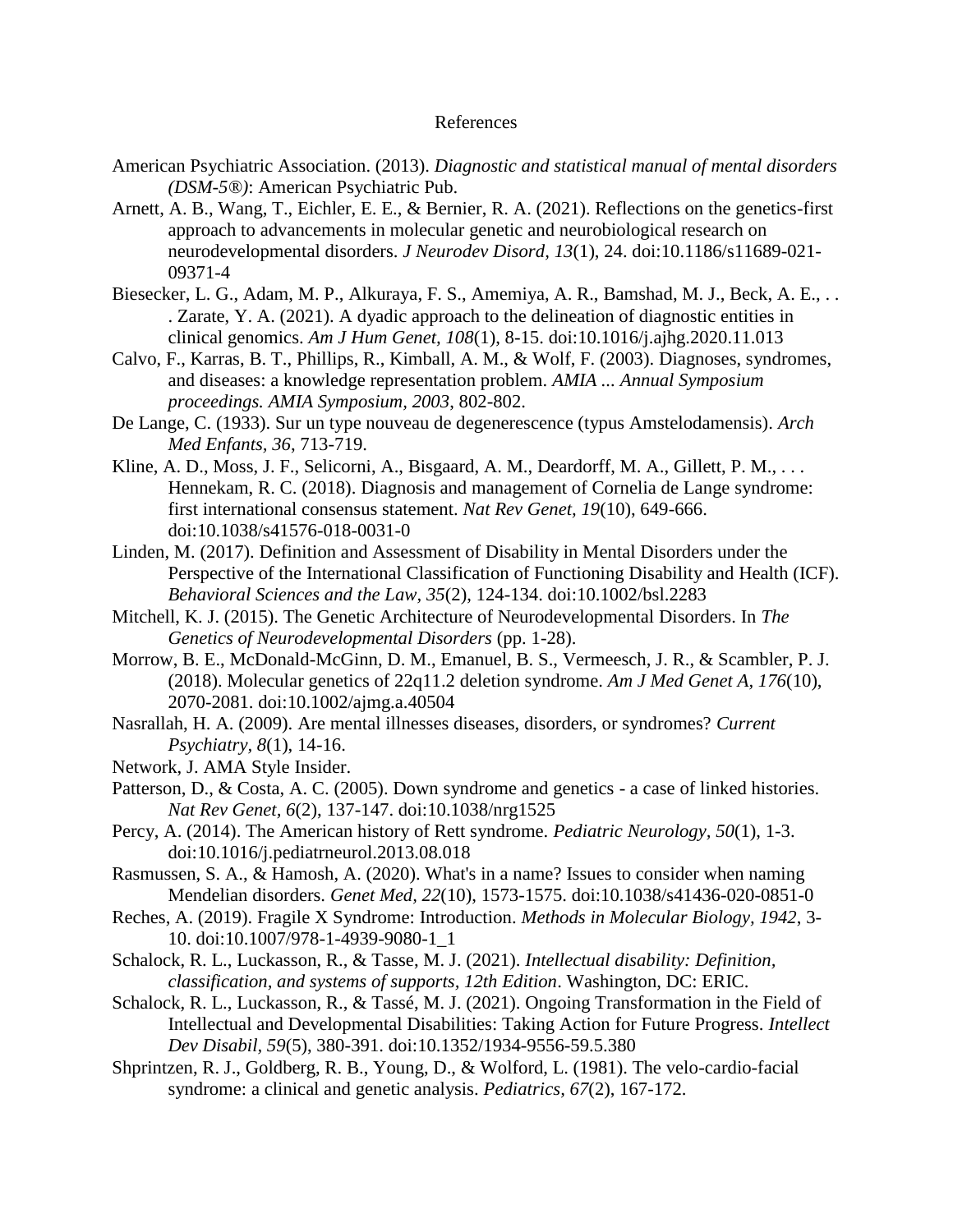- Simons VIP Consortium. (2012). Simons Variation in Individuals Project (Simons VIP): a genetics-first approach to studying autism spectrum and related neurodevelopmental disorders. *Neuron, 73*(6), 1063-1067. doi:10.1016/j.neuron.2012.02.014
- Srivastava, S., Desai, S., Cohen, J., Smith-Hicks, C., Barañano, K., Fatemi, A., & Naidu, S. (2018). Monogenic disorders that mimic the phenotype of Rett syndrome. *Neurogenetics, 19*(1), 41-47. doi:10.1007/s10048-017-0535-3
- Stefanski, A., Calle-López, Y., Leu, C., Pérez-Palma, E., Pestana-Knight, E., & Lal, D. (2021). Clinical sequencing yield in epilepsy, autism spectrum disorder, and intellectual disability: A systematic review and meta-analysis. *Epilepsia, 62*(1), 143-151. doi:10.1111/epi.16755
- Vissers, L. E. L. M., Gilissen, C., & Veltman, J. A. (2015). Genetic studies in intellectual disability and related disorders. *Nature Reviews Genetics, 17*, 9. doi:10.1038/nrg3999h ttps://www.nature.com/articles/nrg3999#supplementary-information
- World Health Organization. (2019). International statistical classification of diseases and related health problems (11th ed.).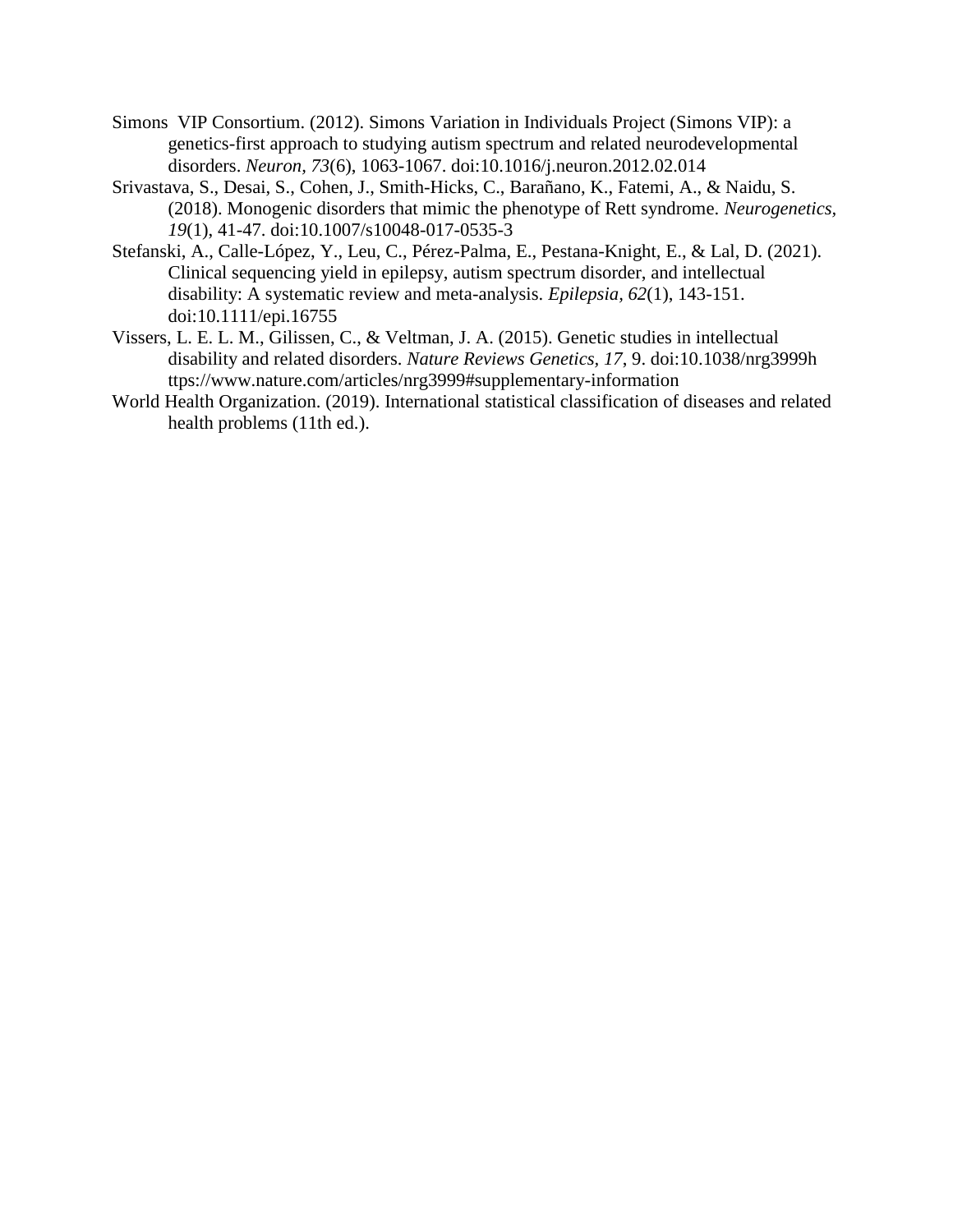|                  | Condition | Disorder | Syndrome | Disease |
|------------------|-----------|----------|----------|---------|
| Pathological?    | $+/-$     | $^{+}$   | $^+$     | $^{+}$  |
|                  |           |          |          |         |
| Functional       | $+/-$     | $^{+}$   | $^{+}$   | $^{+}$  |
| impact?          |           |          |          |         |
| Structural       | $+/-$     | $+/-$    | $+/-$    | $+$     |
| changes?         |           |          |          |         |
| Specific set of  | $+/-$     | $+/-$    | $^{+}$   | $^{+}$  |
| symptoms?        |           |          |          |         |
| Pathophysiologic | $+/-$     | $+/-$    | $+/-$    | $^{+}$  |
| cause known      |           |          |          |         |

Table 1. Features associated with four medical terms (condition, syndrome, disorder, and disease)